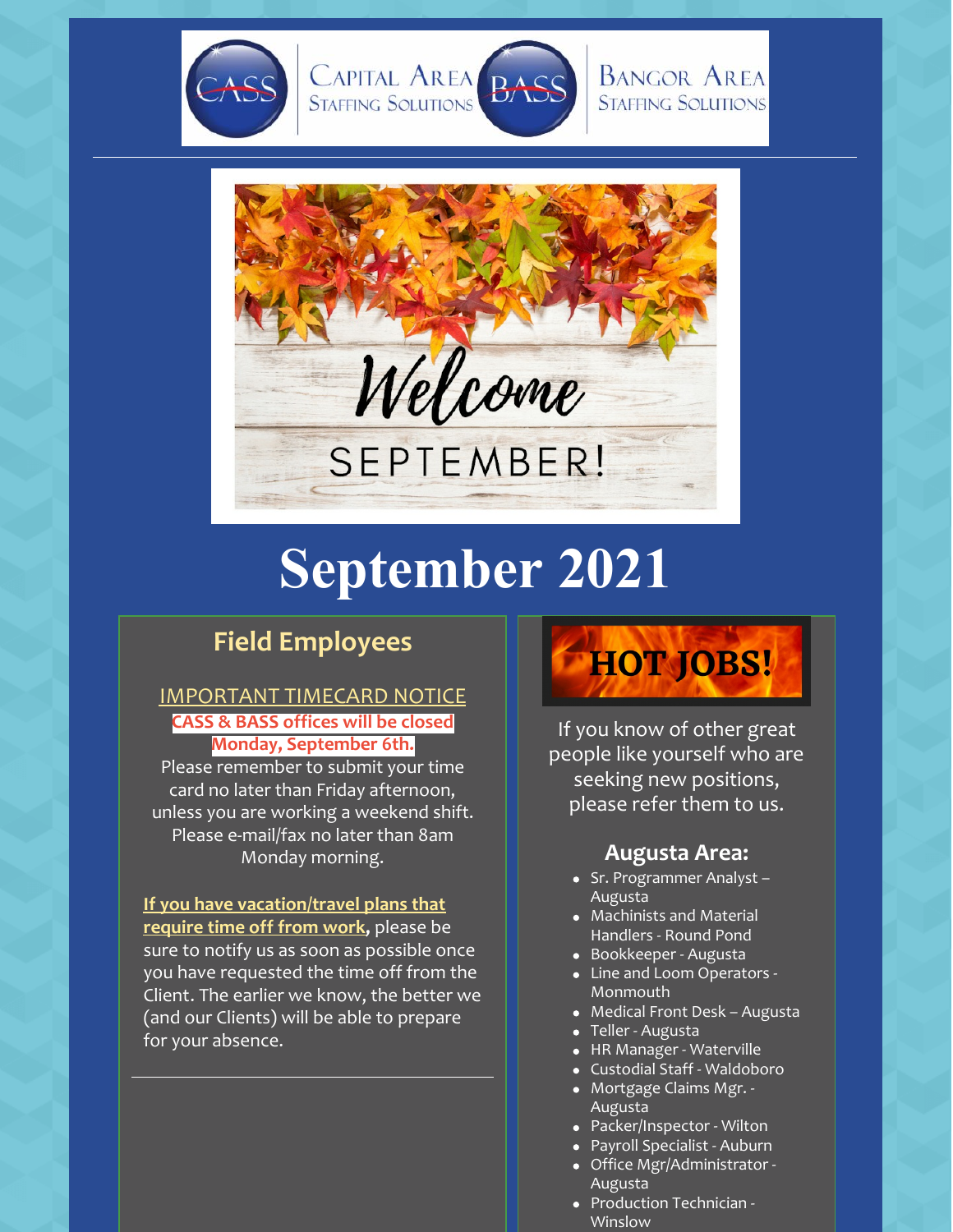

*There are flowers enough in the summertime, More flowers than I can remember— But none with the purple, gold, and red*

*That dye the flowers of September!*

### -Mary Howitt



# The Best Apples for Baking and Cooking

September is apple season and September 17th is National Apple Dumpling Day, but did you know that not all apples are ideal for cooking? And even for the ones that are, not every apple is the right fit for every recipe! Ever eaten a mushy apple pie? Often, this is the result of the baker using a soft apple variety that doesn't hold up in the oven. When you use the right kinds of apples in your recipes, your dishes can go from good to delicious!

For apple pies and crisps, use "firm" apples which hold their shape during cooking. Ideally, bake a pie with more than one type of apple—an equal amount of "firm-tart" and "firm-sweet" apples add depth of flavor. Softer apples tend to work best for sauces as well as baking dishes that cook quickly, like muffins. Use firmer apples for dishes that cook 45 minutes or more.

- Survey Technician Augusta
- PT Sales Associate Winslow & Farmingdale
- Shipping & Receiving Clerk -Winslow
- Scanner Augusta
- Disability Services Tech Augusta

### **Bangor Area:**

- Reception/Admin Asst. positions - Bangor and Ellsworth
- Paint Line Operator Brewer
- Carpenters Hampden
- Cleaning positions (full time and part time) - Bangor
- Carpet Cleaner/Water Mitigation Tech - Bangor
- Bookkeeper/Office Assistant Southwest Harbor
- PHP/MySQL Programmer Bangor
- Landscape/Property Maintenance - Holden
- Direct Support Professionals Bangor
- Dietary Aides Bangor and Ellsworth
- Trailer Mechanic Hampden
- Medical Office Assistant Bar Harbor
- Bed Liner Spray Tech Bangor

All job postings can always be found on *CapitalAreaStaffing.com* or *BangorAreaStaffing.com*



## Who Do You Know...?

Do you have a friend or family member who's **currently employed** yet is thinking about a change? We're here to help, as that's an ideal referral for us!

Just give them our email address and have them reach out with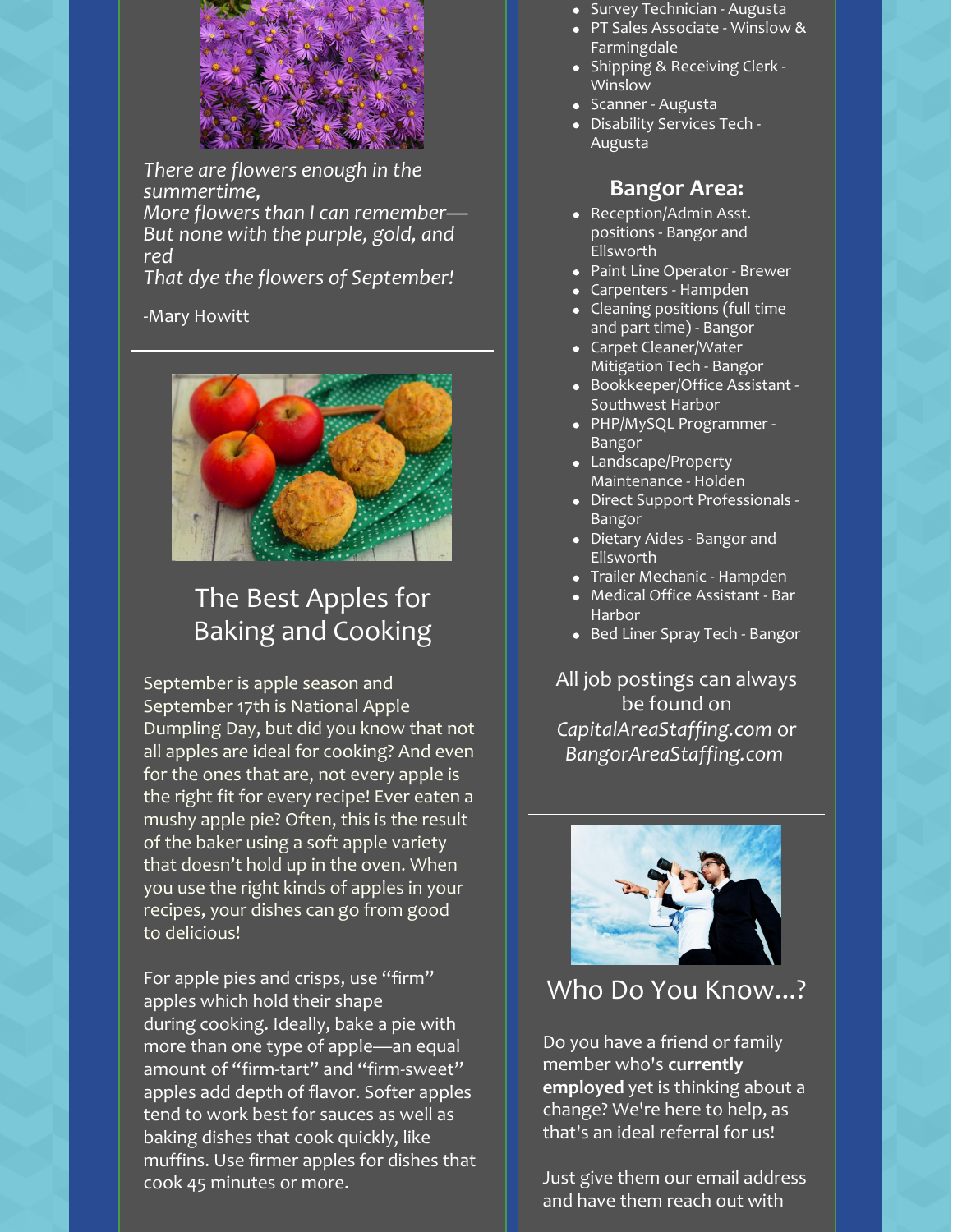Here are the types of some well known apple varieties: **Granny Smith**: firm-tart **Northern Spy**: firm-tart **Honeycrisp**: firm-sweet **Golden Delicious**: firm-sweet **Cortland**: soft with a tart/sweet balance **McIntosh**: soft and slightly tart

Also, when it comes to cooking with apples, it may be helpful to know the following:

- $\bullet$  1 pound of apples = 2 large, 3 medium, or 4 to 5 small apples
- $\bullet$  1 pound of apples = 3 cups peeled and sliced apples



## **Old-Fashioned Apple Dumplings**

Celebrate National Apple Dumpling Day with this recipe! Warm, flaky, apple-y sweet and drizzled with a sauce that bakes right with them. These are not difficult to make, just a little timeconsuming. Serve warm with whipped cream or ice cream.

## **INGREDIENTS**

- -1 recipe pastry for double-crust pie -6 large Granny Smith apples, peeled and cored
- -½ cup butter
- -¾ cup brown sugar
- -1 teaspoon ground cinnamon
- -½ teaspoon ground nutmeg
- -3 cups water
- -2 cups white sugar
- -1 teaspoon vanilla extract

**INSTRUCTIONS Step 1**

Preheat oven to 400 degrees F. Butter a

their resume and what they're interested in; we'd love to speak with them!

As you can see from above, we have a wide variety of positions available, so you would be helping both them and us!



## **September Dates & Fun Facts**

- September 6 Labor Day
- September 11 Patriot Day, held in honor and remembrance of those who died in the September 11 attacks of 2001. This year marks the 20th anniversary of September 11.
- September 12 -Grandparents Day
- September 17 National Apple Dumpling Day
- September 19 -International Talk Like a Pirate Day
- September 21 -International Day of Peace
- September 22 First Day of Autumn

Monthly Observances ~Classical Music Month ~National Happy Cat Month ~National Honey Month ~National Recovery Month ~National Suicide Prevention Month